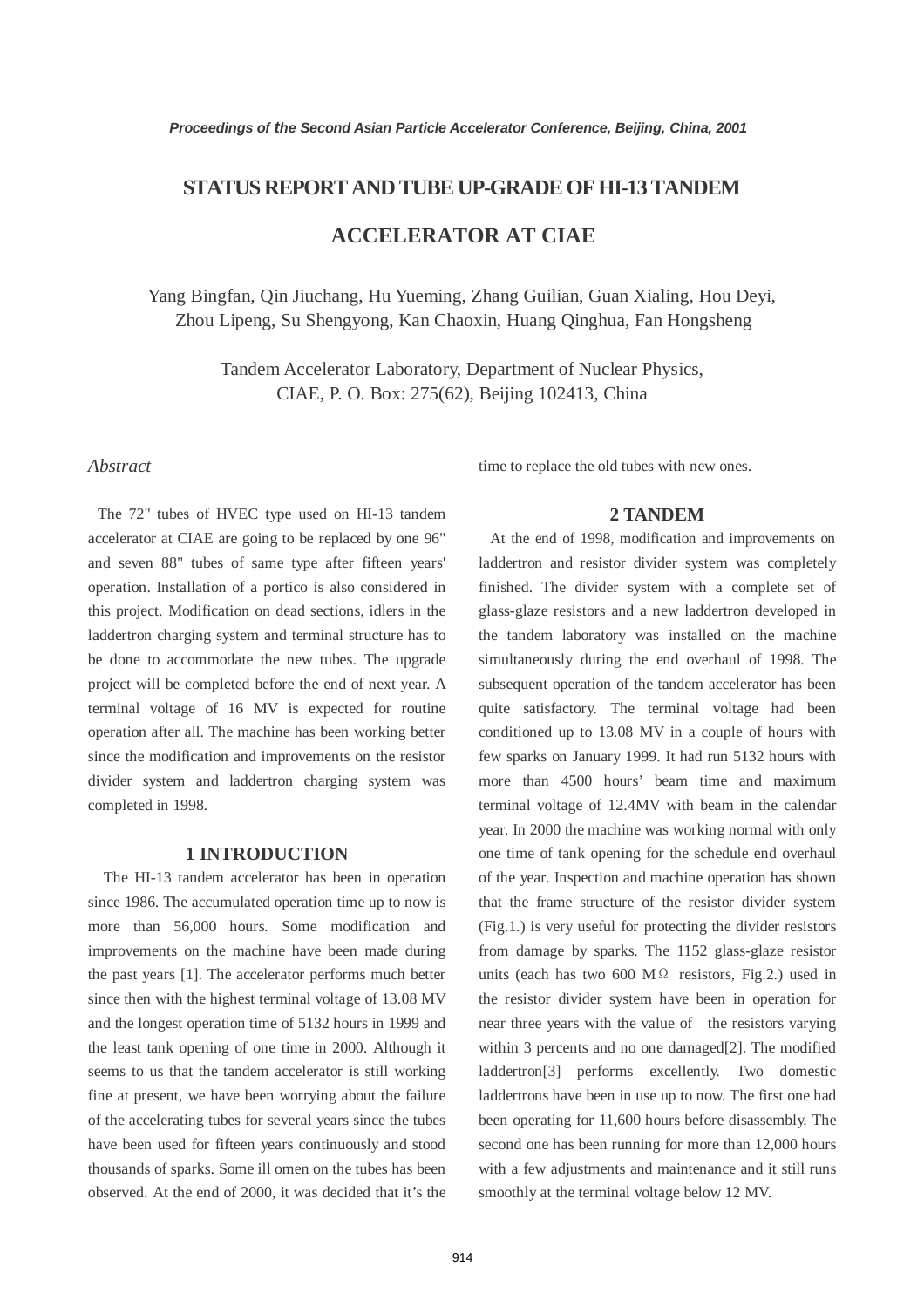

Fig.1. Glass-glaze resistors on the machine

#### **3 THE OLD TUBES**

The tubes used on the HI-13 tandem accelerator are standard 72" inclined accelerating tubes of HVEC type except tube No.1, which has 22 straight electrodes with half gradient of 18 electrodes at the entrance of the tube. Up to now the tubes have been running for more than 50,000 hours with beam at the terminal voltage mostly below 12 MV, standing thousands of sparks. In the past years, each time machine conditioning there are always some strong or weak *γrays* detected near the straight section. The accumulated effect of this is that the color of the insulating glass rings at the strait section and the adjacent places where electrode reversals in direction occur is getting dark brown. On another hand, because of sparks some small cracks and pits on the surface of glass rings could be found some where on the tubes. Fortunately it did not effect the tube vacuum at present and the vacuum at both ends of tank can still reach as high as  $1 \times 10^{-5}$  Pa during the normal operation. Though it is difficult to predict the life- time of accelerating tubes it is obvious from our experiences that taking following measures during the tank opening would be of benefit to the life time of the tubes:

- 1. Always breaking tube vacuum with dry nitrogen.
- 2. Always keeping the humidity inside the tank as low as possible.
- 3. Evacuating the tubes as soon as possible after maintenance.

#### **4 TUBE UP-GRADING**

The tube up-grade project includes replacement of 72" tubes of eight with one 96" and seven 88" inclined new



Fig.2. Glass-glaze resistor unit

tubes and associated modification on dead sections, idlers of laddertron charging system and terminal structure.( See Fig.3.)For further increase on the terminal voltage, a portico imported from VIVIRAD will be installed and tested after tube up-grade commissioning and a couple of month test operation.

The 96" and 88" tubes are full inclined VHV type accelerating tubes with BNL terminations. Considering the present injection energy of 150KV in maximum for HI-13 tandem accelerator and beam transmission, the following electrode arrangement for tube No1.is adopted: 1. The first section at the entrance consists seven inclined electrodes of  $7<sup>o</sup>$  angle, then the direction of electrodes reverses from  $7^\circ$  through  $0^\circ$ ,  $-7^\circ$  to  $-14^\circ$ .

2. Half gradient (by half resistor  $600M\Omega$ ) is applied at first 19 electrodes and full gradient (by full resistor 1200 MΩ) is applied to remain 77 electrodes.

3. Beams are brought in the tube No.1 at the angle of seven degrees with the central axes.

The major modification in the project is in the dead sections and charging system. New connection boxes, which are made of aluminum alloy, in the dead sections have been designed and reconstructed to matching the extended tubes but no additional ion pumps are going to be placed in the dead sections. To accommodate the extended tubes at the high energy side, the idlers of the laddertron charging system have to be reduced in diameter and moved up so as to keep enough distance between the idlers and the connection boxes of the dead sections. The ion optical components along the beam axis are unchanged except the electrostatic quadruple triplet inside the terminal is going to be moved towards